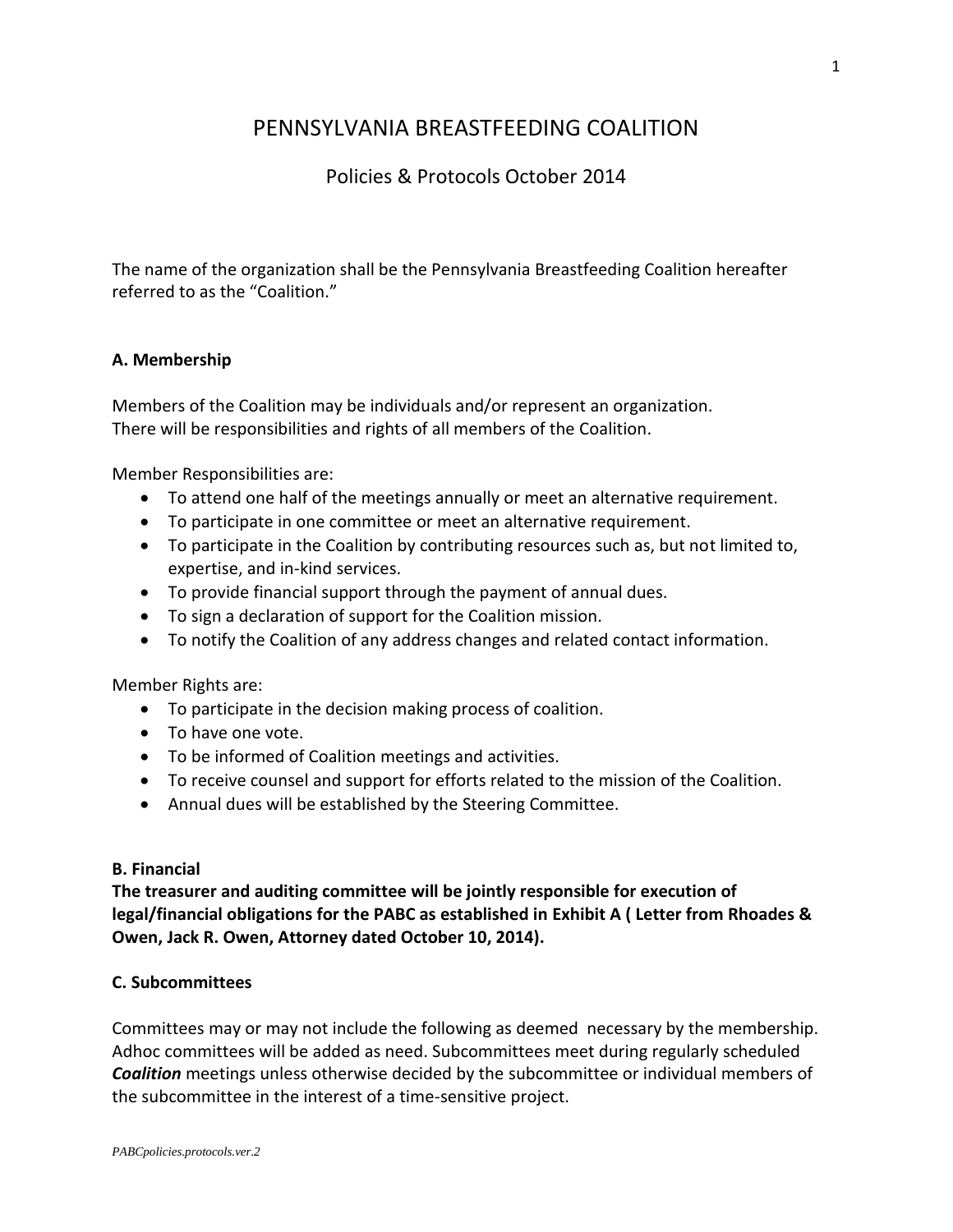#### 1. Membership:

To identify, recruit, and retain active and supporting members.

- Contact prospective members by phone or email to invite them to join
- Contact all new active members personally by phone or email to welcome them, invite them to the next meeting and extend the Coalition's resources.
- Respond to membership concerns and participate in problem solving.
- Contact inactive members prior to cancellation and encourage them to renew.
- Greet and introduce new members and prospective members at Coalition meetings.
- Visit and present to groups to educate on what PABC does.
- Schedule members to represent the Coalition at trade shows and meetings.
- Plan and implement an annual member-get-a-member campaign

Develop/Revise Annual Membership Recruitment and Retention Plan Establish and implement goals of membership recruitment and retention plan, including the state level agencies of all entities, government and private sector, represented on the United States Breastfeeding Committee.

Determine and respond to members' needs

- Develop and review satisfaction surveys. Determine and implement new ways to increase member satisfaction.
- Contact lapsed members to evaluate and respond to needs not being met by the Chapter.
- Identify new member benefits and services that are needed based on member feedback collected, as well as enhancements to existing member benefits.

Determine and implement methods to recognize and reward members.

Determine and implement methods to involve members in PABC committees, programs, and activities.

2. Audit Committee or Taskforce

To provide accountability for independent audit.

- Hires and oversees independent auditor(s) when needed.
- Implements recommendations made by the auditor.
- Addresses complaints about financial management.
- Identified in the Whistleblower policy as having the board-delegated authority to review complaints about financial management.
- May be a function of the executive committee or subset of the executive committee, or a temporarily formed taskforce appointed annually or as needed.
- Committee members may not be paid employees of the Coalition.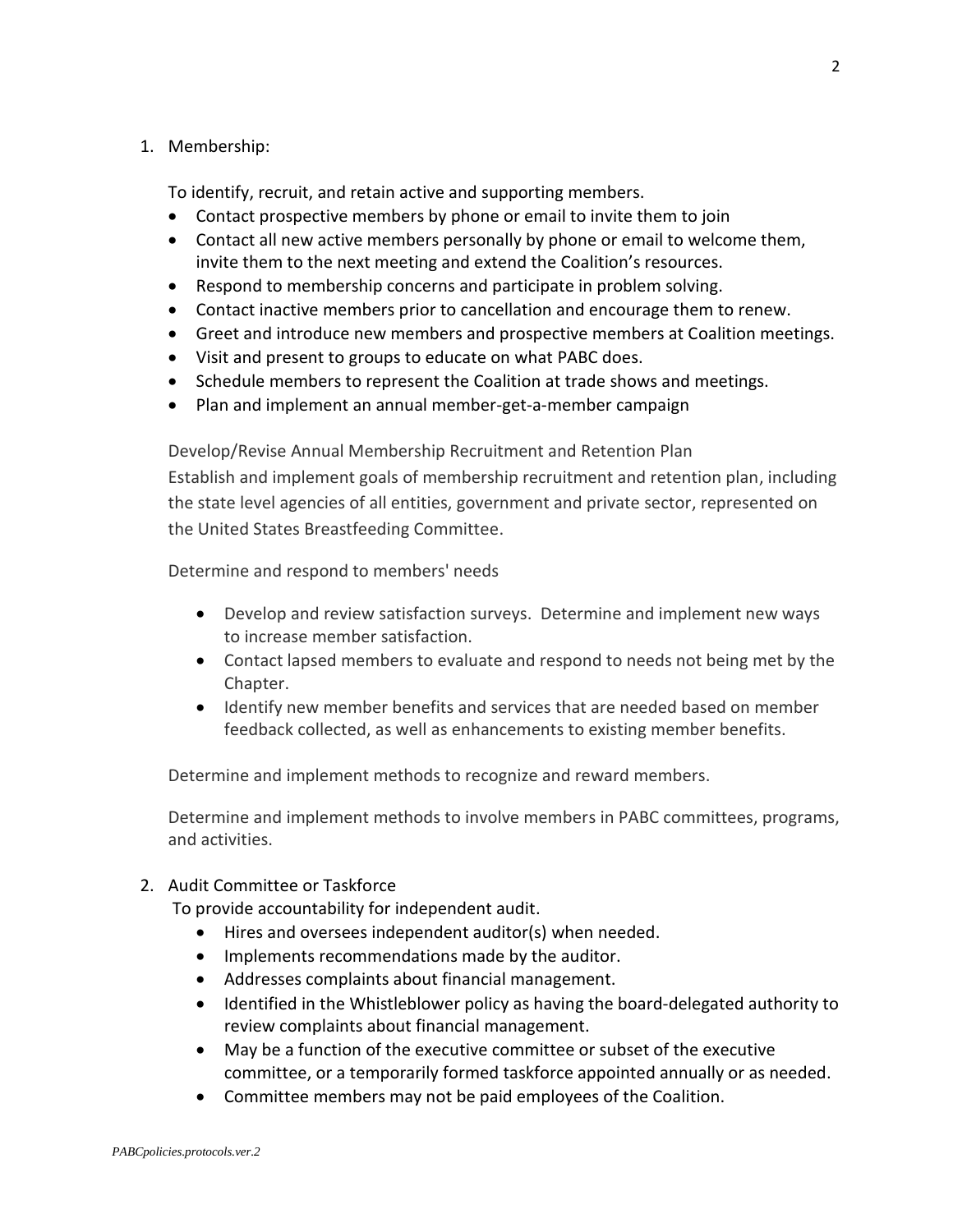### 3. Education

- To facilitate lactation education of health care professionals.
- To provide breastfeeding education to the community.

## 4. Public Policy

To assist breastfeeding advocates in communicating with policymakers on issues relevant to breastfeeding. Including but not limited to:

- Workplace lactation support legislation
- Licensure of International Board Certified Lactation Consultants
- 5. County(ies) Coalition Relations

To facilitate reciprocal communication among breastfeeding advocates at the community level and oversee adherence to the Guidelines for Contracted County (ies) Breastfeeding Coalitions, and to promote the *Pennsylvania Breastfeeding Coalition* and its mission.

### 6. Communications

Continual oversight of the Coalition website and other social media pages, including but not limited to:

- www.pabreastfeeding .org
- PABC Facebook page
- Member Newsletter

## 7. Recognitions Committee

Establish criteria for nominations and awards Review nominations for annual awards; recognize awardees with certificates, possibly including onsite ceremonies Provide updates for social media Recognition categories including, but not limited to:

- Baby Friendly Hospital
- Ban the Bags
- Breastfeeding Friendly Workplace
- Breastfeeding Friendly Establishment
- Neonatal Intensive Care Units with donor human milk

## **D**. **Conflict of Interest**

PABC shall strive to have integrity in its organizational activities. This is a key component of our ability to establish trust with health care professionals, organizations, and individuals. Significant conflicts of interest by PABC members, and particularly within the PABC steering committee, must be monitored and managed to remove both actual and perceived conflicts of interest.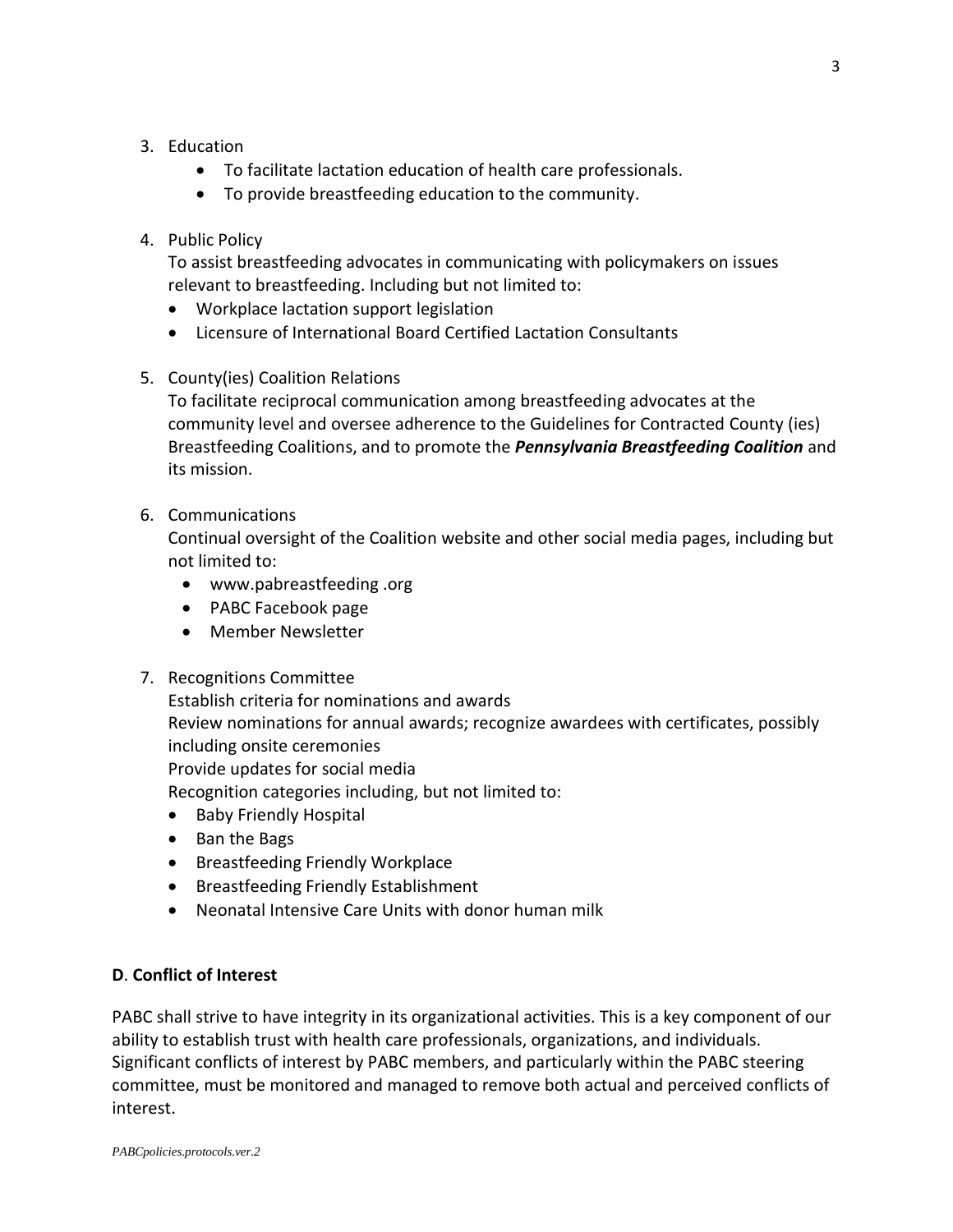Conflicts of interest arise when PABC members have competing duties:

Conflict of interest arises when an individual with a formal responsibility to serve the public participates in an activity that jeopardizes his or her professional judgment, objectivity and independence. Often this activity (such as a private business venture) primarily serves personal interests and can potentially influence the objective exercise of the individual's official duties.

The following are the most common forms of conflicts of interest:

- When a member's role in PABC conflicts with her/his role in other organizations or employment
- When a member's role in PABC conflicts with the role of close family members or friends.
- When a member is offered business agreements, monetary incentives, or other gifts from organizations or companies whose interests compete or are not in alignment with PABC's mission.

PABC's policy is to require Steering Committee members to disclose in writing all actual and perceived conflicts of interest that may arise in the performance of PABC duties. An appointed ad hoc committee, with members appointed by the Nominating Committee, will review the written statement and advise the PABC in writing of any suggested course of action that may be needed to protect the integrity of PABC. This may include, but is not limited to, the following possible steps:

- Removal of the member from the steering committee.
- Require open disclosure of conflicting activities so that the Steering Committee can monitor the situation.
- External evaluation by an independent third party of any significant conflicts of interest.

## **E. Publications**

- 1. All publications of the Coalition, digital, hardcopy or otherwise, shall be approved by the Steering Committee or Website Committee, or a majority of the Coalition as time allows.
- 2. All statements, endorsements, public support, and publications will be evidenced-based, that is, based on information currently available in the field of lactation.
- 3. Publications of the Coalition may include newsletter content, website content, postal or digital responses to outside requests, replies to media statements, letters of support, as well as informational and advocacy statements regarding breastfeeding.

#### **F. Meetings**